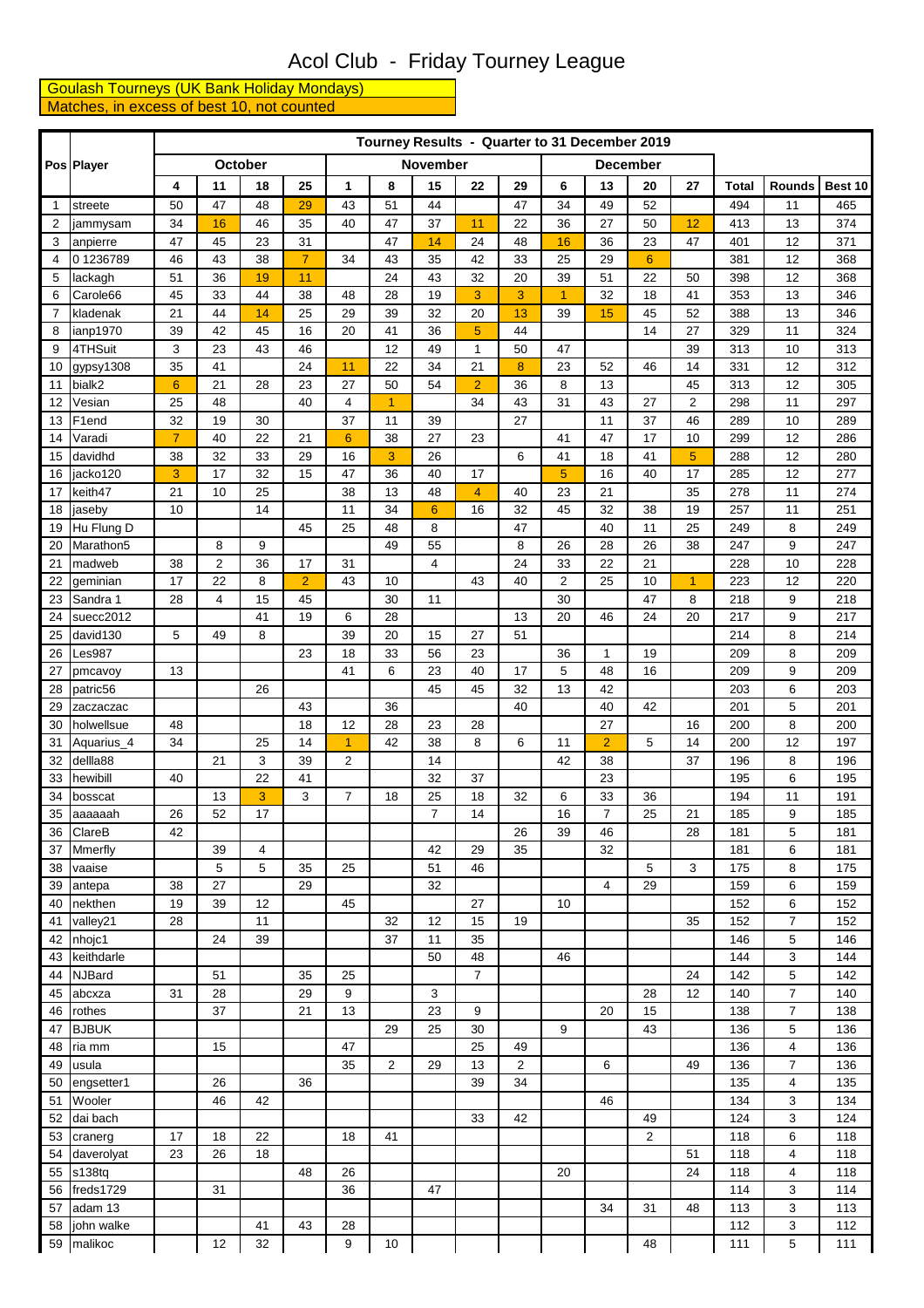| 60  | <b>CYBIT</b>  | 8            |                |    | 13           |    |                | 29 |    |              |    | 9  | 51 |    | 110 | 5                | 110 |
|-----|---------------|--------------|----------------|----|--------------|----|----------------|----|----|--------------|----|----|----|----|-----|------------------|-----|
| 61  | stevestar     |              |                | 8  |              |    |                |    | 41 |              |    | 19 | 39 |    | 107 | 4                | 107 |
| 62  | mcdoodle      | 5            |                |    |              |    |                | 42 |    | 42           | 17 |    |    |    | 106 | 4                | 106 |
| 63  | bbhants       |              | 50             |    |              |    |                |    |    | 28           |    | 25 |    |    | 103 | 3                | 103 |
| 64  | tyfin         | 44           | 1              | 27 |              |    |                |    | 10 |              | 14 |    |    |    | 96  | $\mathbf 5$      | 96  |
| 65  | chillichic    |              |                |    | 11           | 45 |                |    |    | 18           |    | 12 | 8  |    | 94  | $\mathbf 5$      | 94  |
| 66  | DarwinFish    |              |                | 47 |              | 31 |                | 16 |    |              |    |    |    |    | 94  | $\mathsf 3$      | 94  |
| 67  | patou14       |              |                |    |              |    | 45             |    |    |              | 48 |    |    |    | 93  | $\boldsymbol{2}$ | 93  |
|     | 071307        |              |                |    |              |    |                |    |    | 37           | 44 | 9  |    |    | 90  |                  |     |
| 68  |               |              |                |    |              |    |                |    |    |              |    |    |    |    |     | 3                | 90  |
| 69  | Lynda Bird    | $\mathbf{1}$ |                |    | $\mathbf{1}$ |    | 5              |    |    | 21           | 29 |    |    | 33 | 90  | 6                | 90  |
| 70  | orion 12      |              |                |    |              |    | 21             |    |    |              |    | 42 |    | 26 | 89  | $\mathsf 3$      | 89  |
| 71  | pipin         | 42           |                |    | 11           |    | 16             |    | 19 |              |    |    |    |    | 88  | $\overline{4}$   | 88  |
| 72  | ace37         |              |                |    |              |    |                | 33 |    |              | 29 | 5  |    | 19 | 86  | $\overline{4}$   | 86  |
| 73  | toid2         |              |                |    |              |    | 44             |    |    |              |    |    |    | 42 | 86  | $\boldsymbol{2}$ | 86  |
| 74  | Appollyon     |              |                |    |              | 33 |                |    |    | 52           |    |    |    |    | 85  | $\boldsymbol{2}$ | 85  |
| 75  | Mama Pat      | 13           | 3              | 10 | 37           |    |                | 9  |    | 9            |    |    | 1  |    | 82  | $\overline{7}$   | 82  |
| 76  | js138         | 49           |                |    |              |    |                |    |    |              | 29 |    |    |    | 78  | $\boldsymbol{2}$ | 78  |
| 77  | moissieu      |              | 35             |    |              |    |                |    |    |              | 43 |    |    |    | 78  | $\boldsymbol{2}$ | 78  |
| 78  | gilbey        | 52           |                |    |              | 25 |                |    |    |              |    |    |    |    | 77  | $\boldsymbol{2}$ | 77  |
| 79  | ajm1          |              |                |    |              |    |                |    |    | 29           |    |    | 44 |    | 73  | $\boldsymbol{2}$ | 73  |
| 80  | egg46         |              |                |    |              |    |                | 17 |    |              | 13 |    | 3  | 40 | 73  | 4                | 73  |
| 81  | Olakhota      |              | 35             |    |              |    |                |    | 38 |              |    |    |    |    | 73  | $\boldsymbol{2}$ | 73  |
|     |               |              |                |    |              |    |                |    |    |              |    |    |    |    |     |                  |     |
| 82  | lenkic2       |              |                |    |              | 14 |                |    |    |              |    | 18 |    | 37 | 69  | 3                | 69  |
| 83  | hhb12         |              |                |    |              |    |                |    | 44 | 24           |    |    |    |    | 68  | $\boldsymbol{2}$ | 68  |
| 84  | MikeP1        |              |                |    | 8            |    | $\overline{7}$ |    |    |              | 32 |    | 20 |    | 67  | $\overline{4}$   | 67  |
| 85  | julianmr1     |              |                |    | 6            |    |                |    |    | 25           |    | 35 |    |    | 66  | 3                | 66  |
| 86  | malco         |              |                |    | 30           |    |                |    | 12 |              | 24 |    |    |    | 66  | 3                | 66  |
| 87  | bgwin67       |              |                | 29 |              | 33 |                |    |    |              |    |    |    |    | 62  | $\boldsymbol{2}$ | 62  |
| 88  | goldfolk      |              |                |    |              |    |                |    |    |              | 23 |    |    | 33 | 56  | $\boldsymbol{2}$ | 56  |
| 89  | Aerlik        |              |                |    |              | 3  | 52             |    |    |              |    |    |    |    | 55  | $\boldsymbol{2}$ | 55  |
| 90  | TartyStar     |              |                |    |              |    |                | 54 |    |              |    |    |    |    | 54  | $\mathbf{1}$     | 54  |
| 91  | annb4         |              |                |    |              |    | 19             |    |    |              |    |    | 34 |    | 53  | $\boldsymbol{2}$ | 53  |
| 92  | Markp88       |              |                |    |              |    |                | 52 |    |              |    |    |    |    | 52  | $\mathbf{1}$     | 52  |
| 93  | madpete       |              |                |    |              |    |                |    |    |              |    | 51 |    |    | 51  | $\mathbf{1}$     | 51  |
| 94  | cyanide       |              | 30             |    |              |    |                |    |    | $\mathbf{1}$ | 18 |    |    |    | 49  | 3                | 49  |
| 95  | a Maverick    |              |                |    |              |    |                | 47 |    |              |    |    |    |    | 47  | $\mathbf{1}$     | 47  |
|     |               |              |                |    | 47           |    |                |    |    |              |    |    |    |    | 47  |                  | 47  |
| 96  | casey2        |              |                |    |              |    |                |    |    |              |    |    |    |    |     | $\mathbf{1}$     |     |
| 97  | kerd          |              |                |    |              |    |                |    | 47 |              |    |    |    |    | 47  | $\mathbf{1}$     | 47  |
| 98  | diamonds4e    | 15           |                |    |              |    |                |    |    |              |    |    |    | 31 | 46  | $\overline{2}$   | 46  |
| 99  | bonnie_b      |              |                |    |              |    |                |    |    | 45           |    |    |    |    | 45  | $\mathbf{1}$     | 45  |
| 100 | boldboy       |              |                |    |              |    |                |    |    |              |    |    |    | 44 | 44  | $\mathbf{1}$     | 44  |
| 101 | Rubber1953    |              |                |    |              |    |                |    |    |              |    |    |    | 44 | 44  | $\mathbf{1}$     | 44  |
| 102 | jaichand29    | 43           |                |    |              |    |                |    |    |              |    |    |    |    | 43  | $\mathbf{1}$     | 43  |
| 103 | maidmarion    |              |                |    |              | 20 | 23             |    |    |              |    |    |    |    | 43  | $\overline{2}$   | 43  |
| 104 | thomsonk52    |              |                |    |              |    |                |    |    | 10           |    |    | 30 |    | 40  | $\overline{2}$   | 40  |
| 105 | gordonedin    |              |                | 38 |              |    |                |    |    |              |    |    |    |    | 38  | $\mathbf{1}$     | 38  |
| 106 | zargul        |              |                |    |              |    | 32             |    |    |              |    |    |    | 6  | 38  | $\overline{2}$   | 38  |
| 107 | cath007       |              |                |    |              |    |                |    |    |              |    | 37 |    |    | 37  | $\mathbf{1}$     | 37  |
| 108 | shintaro      |              | $\overline{7}$ |    |              |    | 18             |    |    |              |    |    | 12 |    | 37  | 3                | 37  |
| 109 | sandra749     |              |                |    |              |    |                |    | 36 |              |    |    |    |    | 36  | $\mathbf{1}$     | 36  |
|     |               |              |                |    |              |    |                |    |    |              |    |    |    |    | 35  | $\mathbf{1}$     |     |
| 110 | DaveB         |              |                |    |              |    |                |    |    |              |    |    | 35 |    |     |                  | 35  |
| 111 | Kesje         |              |                | 35 |              |    |                |    |    |              |    |    |    |    | 35  | $\mathbf{1}$     | 35  |
| 112 | vinmar14      |              |                |    | 35           |    |                |    |    |              |    |    |    |    | 35  | $\mathbf{1}$     | 35  |
|     | 113 Belringer |              |                |    |              |    | 28             |    | 6  |              |    |    |    |    | 34  | $\overline{2}$   | 34  |
|     | 114 sopita 60 |              |                | 34 |              |    |                |    |    |              |    |    |    |    | 34  | $\mathbf{1}$     | 34  |
|     | 115 rolfelli  |              |                |    |              |    |                |    |    |              |    |    | 33 |    | 33  | $\mathbf{1}$     | 33  |
| 116 | janpaul63     |              |                |    |              |    |                |    |    |              |    |    | 32 |    | 32  | $\mathbf{1}$     | 32  |
| 117 | rjgttr        |              |                |    |              |    |                |    | 32 |              |    |    |    |    | 32  | $\mathbf{1}$     | 32  |
| 118 | alanbrown     |              |                |    |              |    |                |    |    |              |    |    |    | 31 | 31  | $\mathbf{1}$     | 31  |
| 119 | poruklu       | 30           |                |    |              |    |                |    |    |              |    |    |    |    | 30  | $\mathbf{1}$     | 30  |
| 120 | terregles     | 30           |                |    |              |    |                |    |    |              |    |    |    |    | 30  | $\mathbf{1}$     | 30  |
| 121 | deebee57      |              |                |    |              |    |                |    |    |              |    |    |    | 29 | 29  | $\mathbf{1}$     | 29  |
| 122 | pbeller854    |              | 29             |    |              |    |                |    |    |              |    |    |    |    | 29  | $\mathbf{1}$     | 29  |
|     |               | 11           |                |    |              |    |                |    |    |              |    |    |    |    | 28  |                  |     |
| 123 | willcott1     |              | 12             |    | 5            |    |                |    |    |              |    |    |    |    |     | 3                | 28  |
| 124 | juliab46      |              |                |    |              |    |                | 23 |    | 4            |    |    |    |    | 27  | $\overline{2}$   | 27  |
| 125 | D3rek16354    | 23           |                |    |              |    |                |    |    |              | 3  |    |    |    | 26  | $\boldsymbol{2}$ | 26  |
| 126 | mari 228      |              |                |    |              | 25 |                |    |    |              |    |    |    |    | 25  | $\mathbf{1}$     | 25  |
|     | 127 Aygun     |              |                |    |              |    |                |    |    |              |    |    |    | 24 | 24  | 1                | 24  |